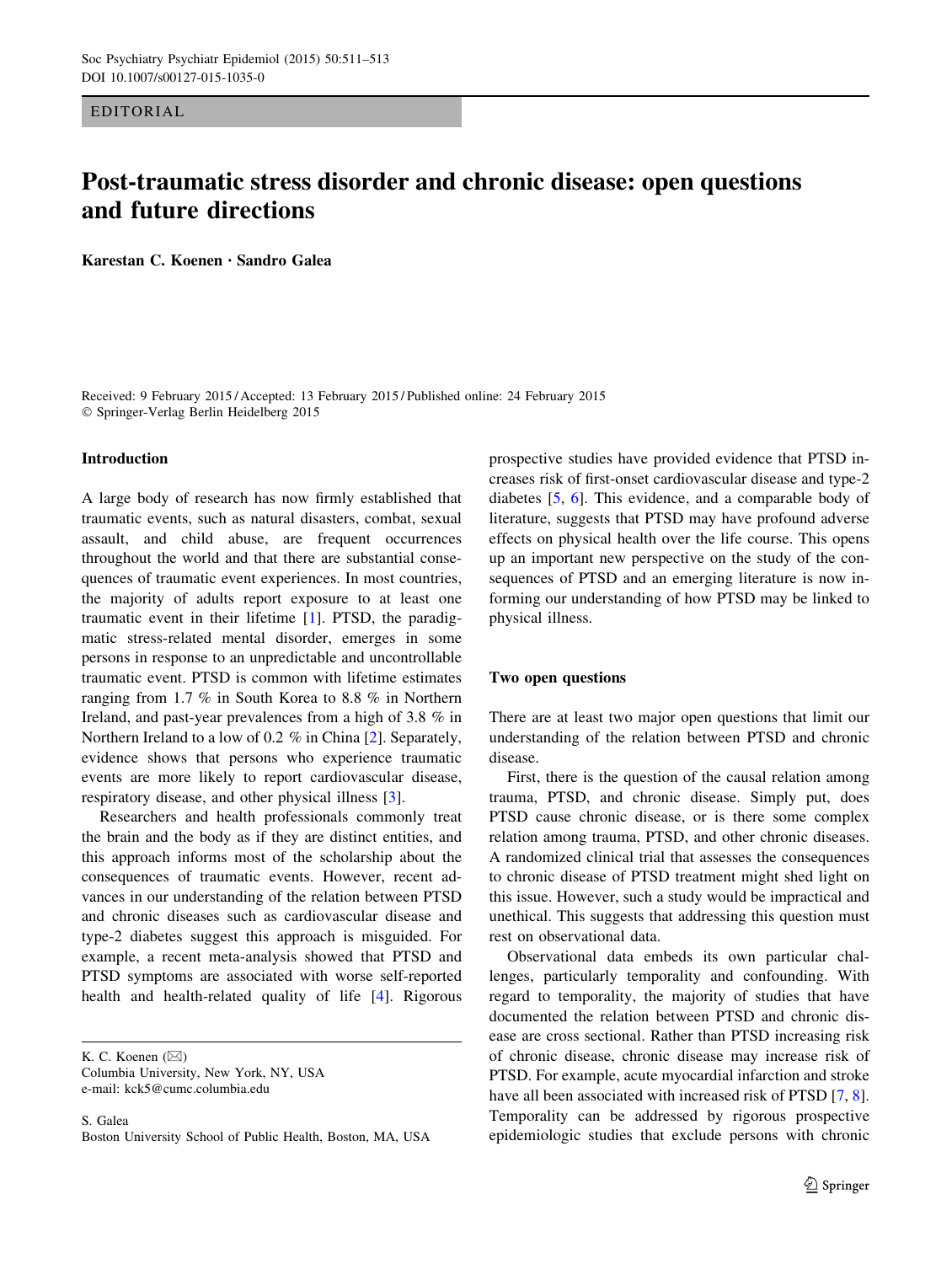<span id="page-1-0"></span>disease at baseline and examine whether PTSD increases risk of first onset of chronic disease. Confounding is more difficult to address, and may arise if there is a complex causal relation among trauma, PTSD, chronic disease, and other variables. For example, childhood abuse increases risk for the development of PTSD and has been associated with increased risk of chronic disease in the absence of PTSD [[9,](#page-2-0) [10\]](#page-2-0). Thus, an observed association between PTSD and chronic disease may be due to both conditions being related to childhood abuse.

These two challenges are of interest academically but also have important implications for the mitigation of the consequences of traumatic events. If PTSD truly causes chronic disease, persons with PTSD may benefit from greater surveillance of risk factors and early interventions to prevent the subsequent development of chronic disease. If the PTSD–chronic disease association is explained by other factors, identification of such factors may suggest common potential points of interventions for both PTSD and chronic disease. If the relation is explained by shared genetic risk, this gives clues to the genetic etiology of PTSD and potentially for the comorbidity of PTSD and chronic disease more broadly. Moreover, if PTSD is not causally related to chronic disease, this would suggest treating PTSD, which is important in its own right, would not in an of itself decrease risk of chronic disease.

Second, understanding the mechanistic pathways via which PTSD produces chronic disease remain very much an open question. One possibility is that PTSD alters the health behavior determinants of chronic disease. PTSD is prospectively associated with behavioral risk factors for chronic disease including onset and course of smoking and obesity [[11–13\]](#page-2-0). PTSD has also been associated in crosssectional studies with significantly reduced likelihood of engaging in positive health behaviors such as physical inactivity and healthy diet, established determinants of chronic disease.

If PTSD increases risk of obesity through adverse effects on health behaviors such as diet and exercise, critical risk factors for many chronic diseases, this implies treatments for PTSD should address key health-related behaviors. PTSD treatments rarely address health-related alterations; lifestyle factors that most strongly influence disease risk—diet, exercise and obesity—are notoriously difficult to change. Identifying 'determinants of determinants'—other factors that may drive these lifestyle factors—may offer new opportunities for intervention to reduce risk of adverse health outcomes. Health behaviors are currently completely outside the scope of PTSD treatments despite the strong evidence that PTSD is correlated with poor physical health.

Another possibility is that PTSD produces neurobiological alterations that increase chronic disease risk. Persons with PTSD, compared to those exposed to trauma but did not develop PTSD, show alterations in inflammatory pathways, lipids and neuroendocrine dysfunction similar to individuals with prevalent cardiovascular disease and type-2 diabetes, and emerging evidence suggests PTSD may be related to accelerated aging [\[14](#page-2-0), [15](#page-2-0)]. However, few epidemiological studies have measured biomarker levels before and after PTSD onset. Cross-sectional studies documenting an association between PTSD and biomarker elevations cannot determine whether elevations in biomarkers represent vulnerability for PTSD or developed as a consequence of the disorder. Inflammation, in particular, may be a vulnerability factor for psychiatric disorders, with a recent study finding elevations in CRP associated with increased risk of PTSD in a military sample [\[16](#page-2-0)].

### Directions

Emerging evidence suggests that PTSD increases risk of chronic disease, and this has profound implications for research, practice and our understanding of PTSD as a mental disorder. Open questions of causal structures and of potential mechanistic pathways represent both challenges to the current state-of-the-science and opportunities for innovative scholarship. To advance the science, research is needed that examines whether PTSD onset is accompanied by changes in a broad range of biomarkers for chronic disease. If PTSD alters some biomarkers but not others, this would provide new insight into the pathophysiologic changes that do and do not result from extreme stress. Identification of behavioral and biological alterations produced by PTSD, and whether they lead to disease-related pathophysiological processes can also provide new insight into the neurobiology of PTSD and its relation with chronic disease broadly.

Conflict of interest The authors report no conflict of interest.

#### References

- 1. Lowe SR, Blachman-Forshay J, Koenen KC (2015) Epidemiology of trauma and trauma-related disorders: trauma as a public health issue. In: Schnyder U, Cloitre M (eds) Evidence-based treatments for trauma-related psychological disorders: a practical guide for clinicians. Springer, New York
- 2. Karam EG, Friedman MJ, Hill ED, Kessler RC, McLaughlin KA, Petukhova M, Sampson L, Shahly V, Angermeyer MC, Bromet EJ, de Girolamo G, de Graaf R, Demyttenaere K, Ferry F, Florescu SE, Haro JM, He Y, Karam AN, Kawakami N, Kovess-Masfety V, Medina-Mora ME, Browne MA, Posada-Villa JA, Shalev AY, Stein DJ, Viana MC, Zarkov Z, Koenen KC (2014) Cumulative traumas and risk thresholds: 12-month PTSD in the